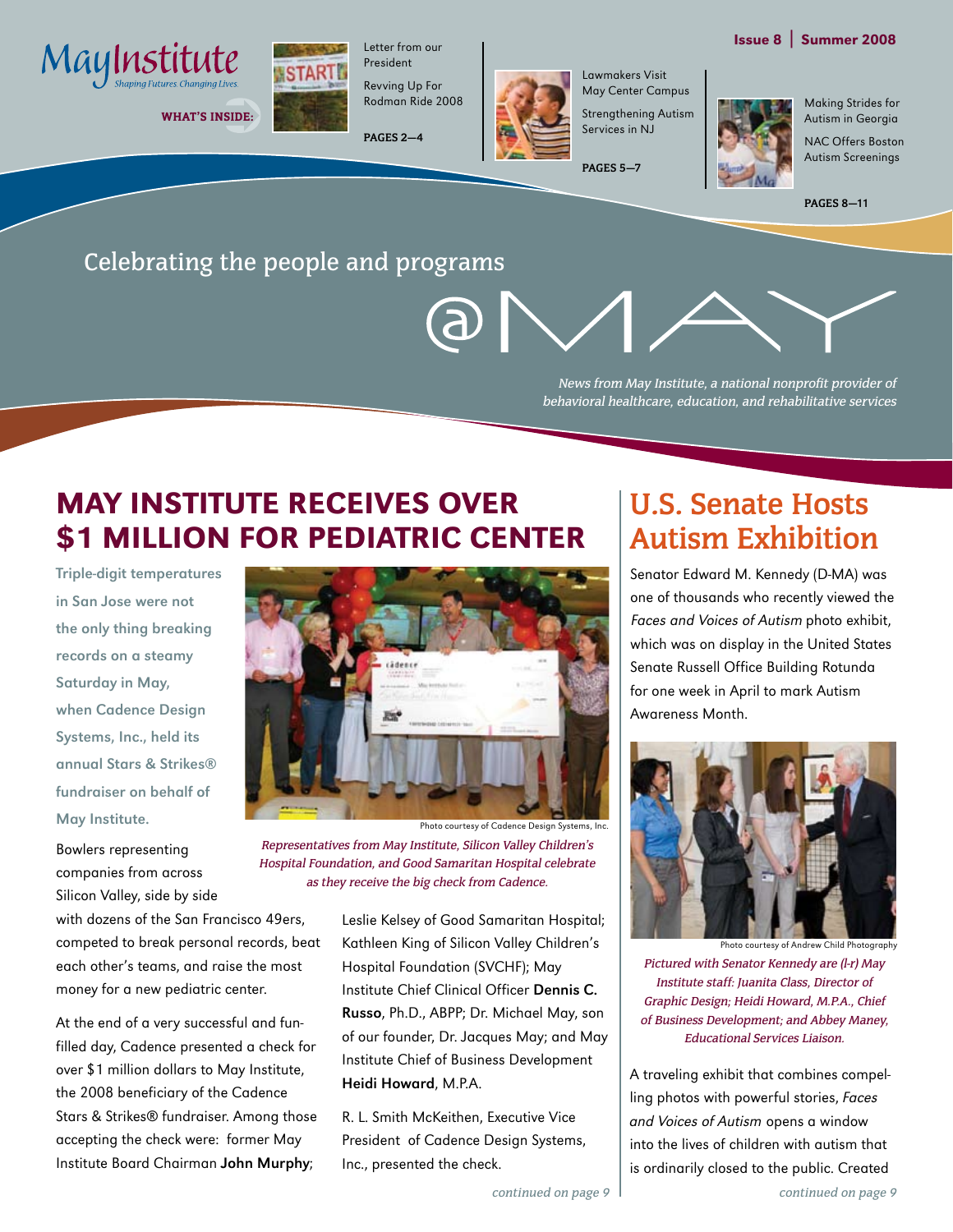# LETTER FROM OUR PRESIDENT





ogether, we work to create new and more effective ways to meet the special needs of individuals and families."

That commitment is part of May Institute's vision statement. It implies collaboration—not just with each other and the families we serve, but with the larger community. Our relationships with the broader world have led to sometimes unexpected partnerships and achievements that have indeed created new and more effective ways to serve others.

Reading through this latest issue of *@May*, I am struck by the many significant relationships and partnerships that are at the foundation of much of what is new and exciting at May Institute today.

The generosity of Cadence Design Systems in California, and that of our own program staff as they reach out to their families and friends in support of the Rodman Ride for Kids in Massachusetts, for example, has created tremendous

opportunities for both new and expanded programming for children with special needs.

Clinical partnerships, such as the one in New Jersey to establish an Autism Center of Excellence with the Center for Neurological and Neurodevelopmental Health, allow us to expand critical service networks throughout the country. On a more local level, the National Autism Center's new partnership with Whittier Street Health Center will bring free autism screenings to historically underserved communities in Boston.

Donor relationships are also directly impacting the lives of the individuals we serve. Unprecedented community-based support recently culminated with the opening of a beautiful new home for four young men in Easton, Mass.

And, as we continue to develop relationships with key legislators in Massachusetts and beyond, we join forces with those whose voices can help advance our goal of enabling children and adults with disabilities to lead the fullest lives possible.

Through an exchange of ideas across countries and cultures, we are helping to shape the landscape of autism-related services in this country and abroad. Recent visits from colleagues from Poland, Ireland, Saudi Arabia, and Iceland highlight our leadership role in the world of autism and our other areas of expertise, including Positive Behavior Support.

As we have grown in the past 30 years from one small school to a national network of programs, we have built relationships with some of the best and brightest in the fields of autism, special education, and applied behavior analysis. Many of our senior clinical staff are now ranked among those top national experts. Recognizing that ongoing progress for people with special needs depends upon the quality and training of the individuals who serve them, we are committed to helping train the next generation of professional leaders.

I invite you to read on and learn more about what is happening today throughout May Institute. As our 2,300 staff provide exceptional care each and every day, we continue to reach out and forge powerful partnerships that help us attain our vision.

Warm regards,

Walter P. Christian, Ph.D., ABPP President and CEO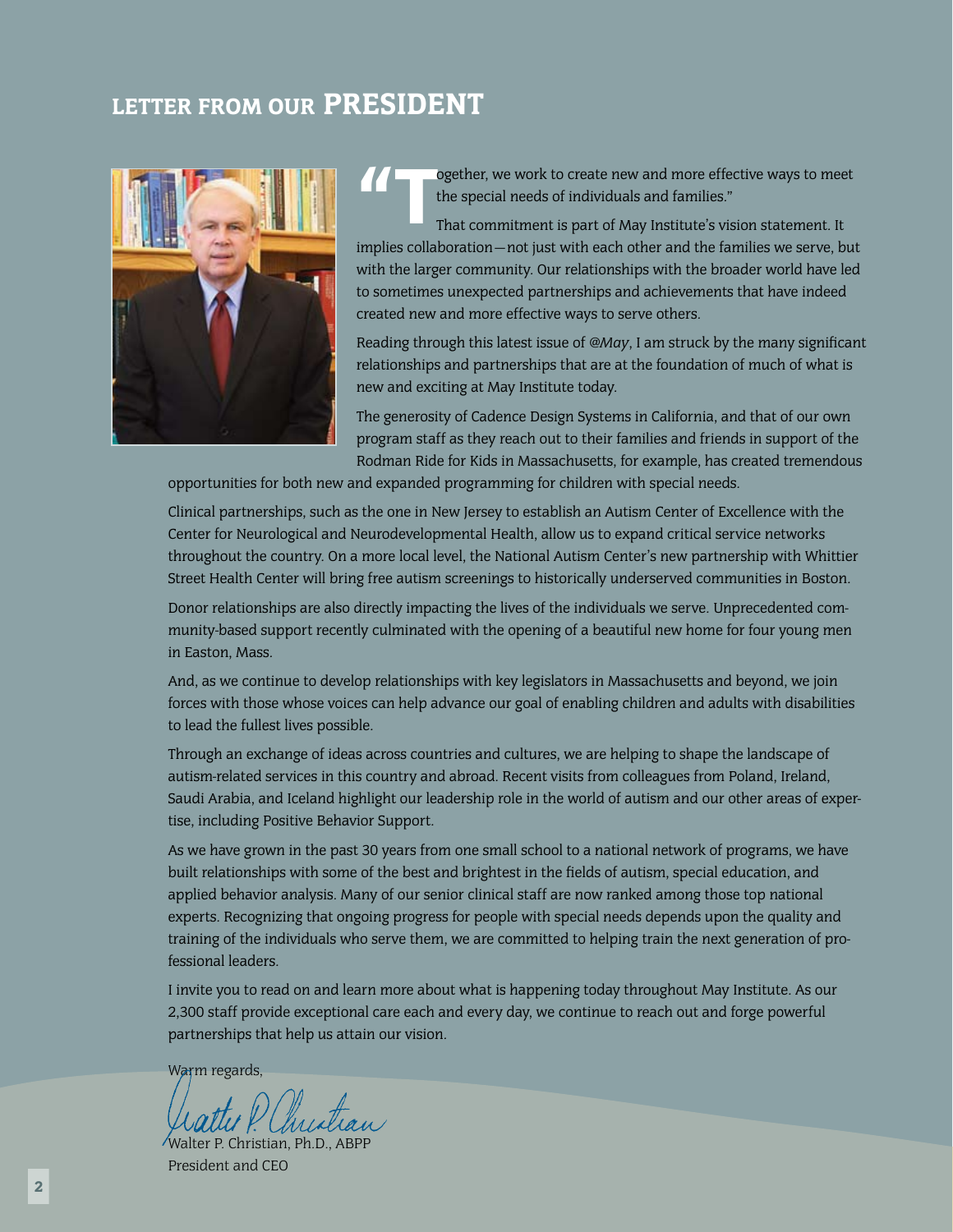## **May Institute Expands Global Reach** Shares Expertise With International Colleagues

May Institute's reputation for excellence in the field of human services has long attracted the interest of colleagues from throughout the world. Most recently, our expertise in the fields of applied behavior analysis (ABA) and Positive Behavior Support (PBS) has helped us forge new alliances with educators in Poland and Iceland.

For Monika Suchowierska, Ph.D., BCBA, Director of the Center for Early Intervention in Warsaw, Poland, the opportunity to collaborate with May Institute is "a dream come true."

"I want to establish our Center as a strong, science-based institute that collaborates with universities and other well-established, very effective organizations such as May Institute," she said in an interview during a recent visit to May Institute in Massachusetts.

monthly presentations and peer review. These inter-country meetings are made possible through the use of software that enables video conferencing over the Internet.

In April, Lauren C. Solotar, Ph.D., May Institute's Chief Psychologist and Senior Vice President of Clinical Services, traveled to Poland to attend a conference sponsored by the Warsaw School of Social Psychology and the Polish ABA organization. While she was there, Dr. Solotar gave a presentation at the



l-r: Agnieszka Aksamit-Ramotowska, Senior Therapist at the Center in Warsaw, and Monika Suchowierska, Ph.D., BCBA, Center Director, during their recent visit.

May Institute Chief Clinical Officer Dennis C. Russo, Ph.D., ABPP, met Dr. Suchowierska several years ago at a national ABA conference and the two began a dialogue about potential collaborations. As a result, the Institute and Dr. Suchowierska's Warsaw Center signed an agreement to exchange information via

school and consulted on cases at the Center.

May Institute is helping the Center in Warsaw develop a "Step-by-Step" preschool program for children with autism – the first program of its kind in Poland. In addition, the National Autism Center has signed an agreement to provide parent

# notable<br>N E W S

- MSNBC, Yahoo Finance, CNN Money, FOX Business, and MSN Money Central websites all carried the news that May Institute was the beneficiary of the \$1.045 million raised as a result of the Cadence 2008 Stars & Strikes® Fundraiser. ¨
- **Exceptional Parent magazine featured an in**depth article authored by May Institute's Chief Operating Officer Alan E. Harchik, Ph.D., BCBA, and Chief Psychologist Lauren C. Solotar, Ph.D., in the Military Section of the April edition. Entitled, "Autism's Challenges: Combating Stress on the Home Front," the article offered advice to parents on how to respond to a diagnosis, choose effective treatments, build support, and manage stress in order to maintain a balanced lifestyle.
- Gwen Martin, Ph.D., BCBA, Clinical Director of the Southeast Regional Autism Center, authored an article entitled, "Autism Diagnoses Increase Over the Past Decade." The article, which discussed autism symptoms and treatment, was published in The Bayonet, the newspaper of the Fort Benning military installation. The Center was also featured in the Columbus, Ga., Valley Parent magazine article, "Autism Services Expand." ¨
- The Lawrence Eagle Tribune article, "Behavior Program Attracts International Attention," highlighted May Institute's implementation of Positive Behavior Support (PBS) programming in eight public schools in the city of Lawrence, Mass. Educators from Iceland who were being hosted by May Institute met with Lawrence teachers and district administrators to discuss the Institute's PBS model. The article quotes Robert F. Putnam, Ph.D., BCBA, May Institute's Senior Vice President of Consultation Services. ¨
- The Mashpee Enterprise, Bourne Enterprise, Falmouth Enterprise, and Sandwich Enterprise recently featured the two-part series, "Autism: Heed the Red Flags, Get Guidance As Soon As Possible" and "Autism Knows No Borders, As Many Cape Families Have Learned." The series included interviews with Susan M. Wilczynski, Ph.D., BCBA, Executive Director of the National Autism Center, and Simone Byrne, M.A., BCBA, May Center Director of Family Services, Chatham, Mass.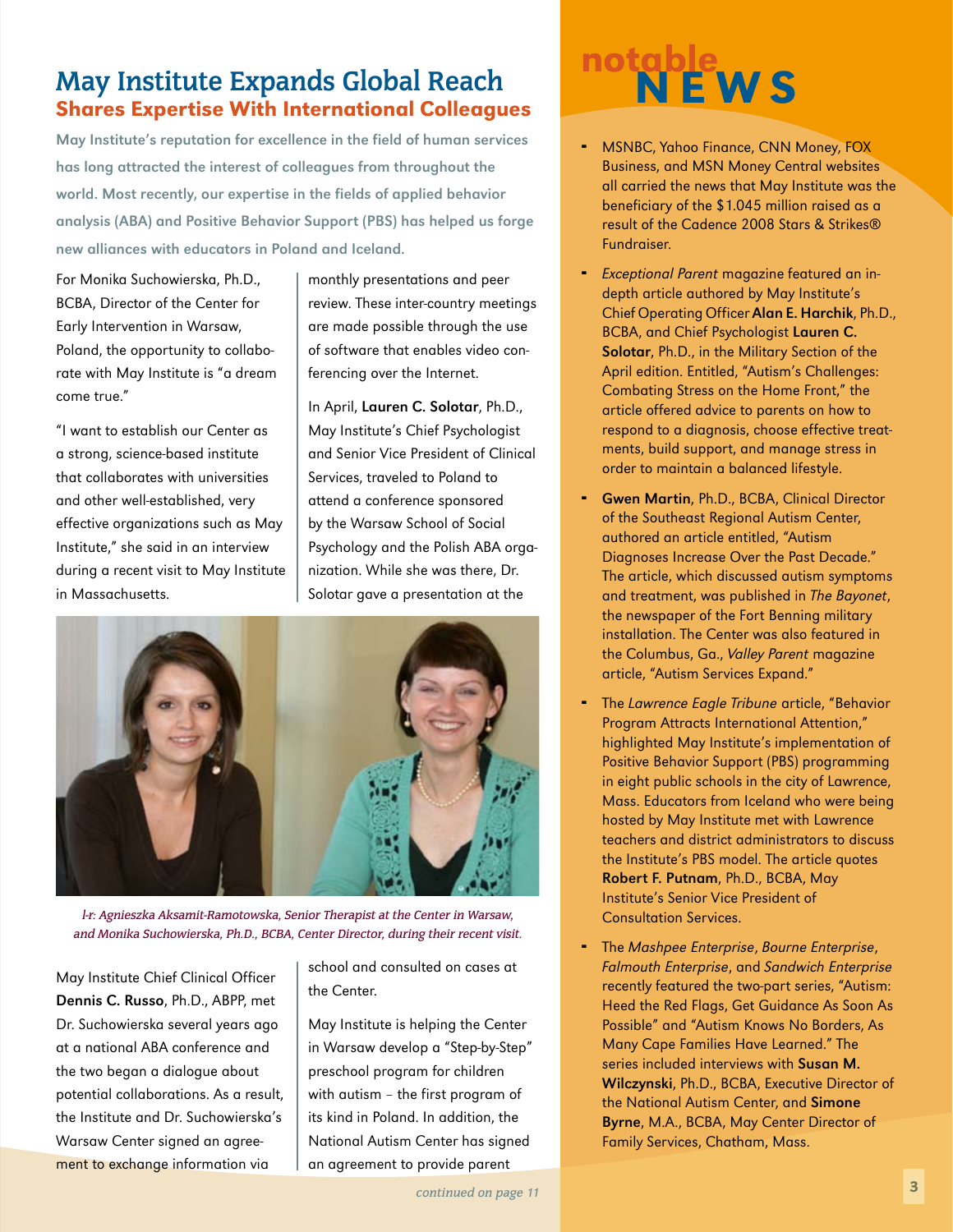# **COMMUNITIES**

## 2008-2009 AUTISM SPEAKER SERIES

May Institute's speaker series, "Experts on Autism," offers families, educators, and clinicians the opportunity to attend free workshops on a variety of autism-related topics.

The series is jointly sponsored by the May Center for Child Development and the National Autism Center, both located in Randolph, Mass. The first workshop will be held on September 10, 2008, at 6:30 p.m. at the Randolph campus.

Susan M. Wilczynski, Ph.D., BCBA, Executive Director of the National Autism Center, will provide an overview of the results of the National Standards Project. The goal of this project is to provide information about the quality, quantity, and consistency of research outcomes concerning the numerous educational and behavioral treatments available for individuals with autism spectrum disorders.

For additional information about these workshops, or to register, please call 800.778.7601, ext.  $456.$ 

## PBS FORUM FOR EDUCATORS

May Institute's fourth annual forum on Positive Behavior Support, "PBS: Research to Practice," will be held at the Four Points Sheraton Hotel in Norwood, Mass., on Friday, November 21, 2008.

Keynote speakers will include: George Sugai, Ph.D., Carole J. Neag Endowed Chair and Professor of Special Education in the School of Education, and co-director of the Center on PBIS at the University of Connecticut; and Susan M. Wilczynski, Ph.D., BCBA, Executive Director of the National Autism Center.

For additional information about the forum, or to register, please call 800.778.7601, ext. 456.

### DISSEMINATING BEST PRACTICES

Professionals from May Institute and the National Autism Center recently joined thousands of behavior analysts in Chicago for the 34th Annual Association for Behavioral Analysis International (ABAI) Convention. Presenters from both organizations shared research findings about autism, brain injury, mental retardation, and other topics and areas.  $\bullet$ 

# **NORTHEAST<sup>@</sup>MAY**

## Revving Up for the 2008 Rodman Ride for Kids

The 2008 Rodman Ride for Kids presents us with another opportunity to enhance the lives of children in our care—and have some fun, too! The excitement is already building as programs across May Institute reach out to their local communities, form teams, and create their wish lists for items and special program enhancements to be supported by funds raised through the Rodman Ride.



In 2007, thanks to the Ride for Kids and Ride President Don Rodman's generous 15% matching gift, we were able to raise \$115,000 to support May Institute programs. This great success was due in large part to the generous staff and donors who helped support our organization and its mission.

One hundred percent of the money raised went directly to May Institute children's programs—transforming the generosity of our donors into specific contributions and services, including:

• initial funding for a playground and music education at the Woburn May Center school;

- **•** toys for our Early Intervention and Specialty Services programs in Western Massachusetts to assist with skills development; and
- nutrition education classes for parents in Fall River, Mass., that promote healthy eating habits for children.

With the support of our donors, sponsors, and staff members, we anticipate an even more successful ride in 2008.

We invite you to join us!

To make a donation to the Ride for Kids or to learn more about Ride events and initiatives, contact Shira Moffatt at 781.437.1236 or  $s$ moffatt@mayinstitute.org.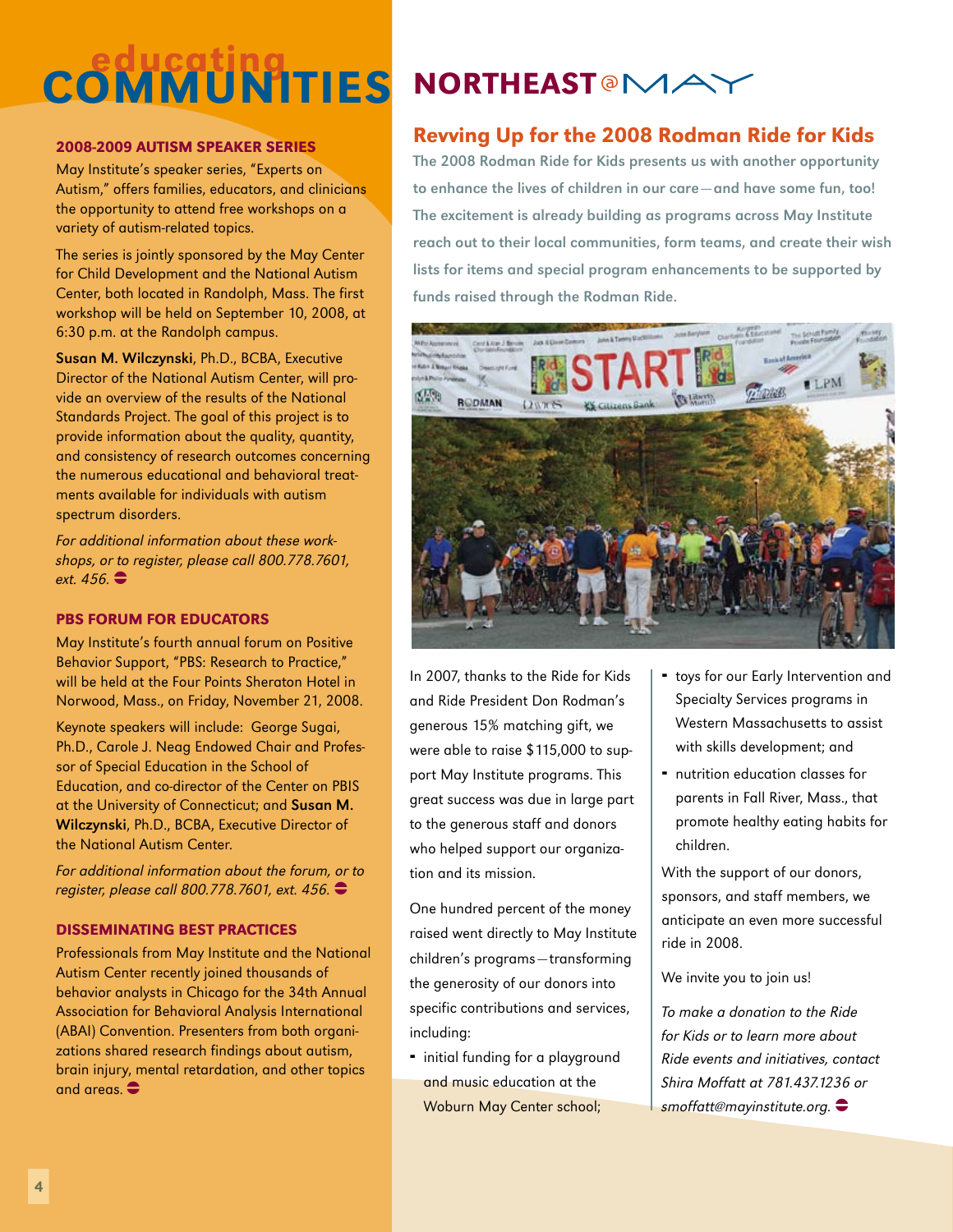# **Lawmakers Visit Randolph May Center**

The Honorable Stephen F. Lynch, Representative of the 9th District of Massachusetts, visited the May Center for Child Development in Randolph late this spring. Two members of his senior staff, Bob Fowkes, District Director, and Nick Zaferakis, Senior District Representative, joined Congressman Lynch for a tour of the school.

As part of our government outreach plan, we continue to welcome local, state, and federal lawmakers to May Institute and our program sites. "It is critical to remind our government officials that



State Senator Brian A. Joyce (2nd from left) with May staff (l-r) Alan E. Harchik, Heidi Howard, Dennis C. Russo, and Jessica Busch, Coordinator of Family Services/Admissions.

although autism is a growing epidemic affecting their constituencies, they can rely on May Institute as a resource for families in their communities," says Alan E. Harchik, Ph.D., BCBA, May Institute's Chief Operating Officer.

Most recently, State Senator Brian A. Joyce joined us for a tour of the school. We also welcomed Representative Barbara L'Italien and former Representative Rachel Kaprielian to the campus in Randolph this spring.  $\bullet$ 

# A Day to Celebrate! **Donors Recognized at Ribbon-Cutting for New Residence**

Life-long friends Brendan, Michael, and George have a lovely new home in Easton, Mass., thanks to a group of generous donors and a caring community.

We recognized the following donors at a recent

ribbon-cutting/open house at May Institute's newest residential home: Streetwear Consultants; James J. Bosse and Sons Construction Co.; The Relco Companies; Quality Beverage; Joseph Botti

Co.; Welch Properties; Douglas A. King Builders; Yankee Sprinkler Co.; Bradford Steel Company; Boro Sand and Stone Corporation; Benson Enterprises; Mr. and Mrs. Barry M. Portnoy; and Citizens of Easton through Community Preservation Funds.

Parent Barry Pedell spoke on behalf of the families as he thanked all who participated in the construction of this home.  $\bullet$ 

## **State-Wide PBS Program Earns High Marks**

One Vermont school district's positive experience with Positive Behavior Support (PBS) services has resulted in a statewide contract for May Institute's School Consultation division.

The success of the Institute's PBS program in Addison County last year captured the attention of legislators, mental health directors, superintendents, and parents looking for the right tools to improve the behavioral climate and enhance academic performance in Vermont schools. Within months, the contract was expanded to include school districts across the state.

School-based teams (comprised of administrators, teachers, counselors, support staff, mental health professionals, law enforcement, and school boards members) and May Institute staff Robert F. Putnam, Ph.D., BCBA, Senior Vice President of Consultation Services, Adam B. Feinberg, Ph.D., BCBA, Director of Academic Supports, and Christine McGrath, Ph.D., NCSP, Assistant Director of PBS, recently celebrated the program's first report card.

"Through our partnership with May Institute, we are positively impacting the lives of 14,222 students and their families, 3,692 school personnel, 1,909 children with disabilities, and 222 children with emotional challenges," said Rae Ann Knopf, Education Assistant Division Director of Student Support and Vermont PBS State-Wide Coordinator, in a report to the leadership team. "In one school alone, we have experienced a 64% reduction in out-of-classroom referrals, which tells us the training led by May Institute is making tangible impacts in our  $classrooms$ "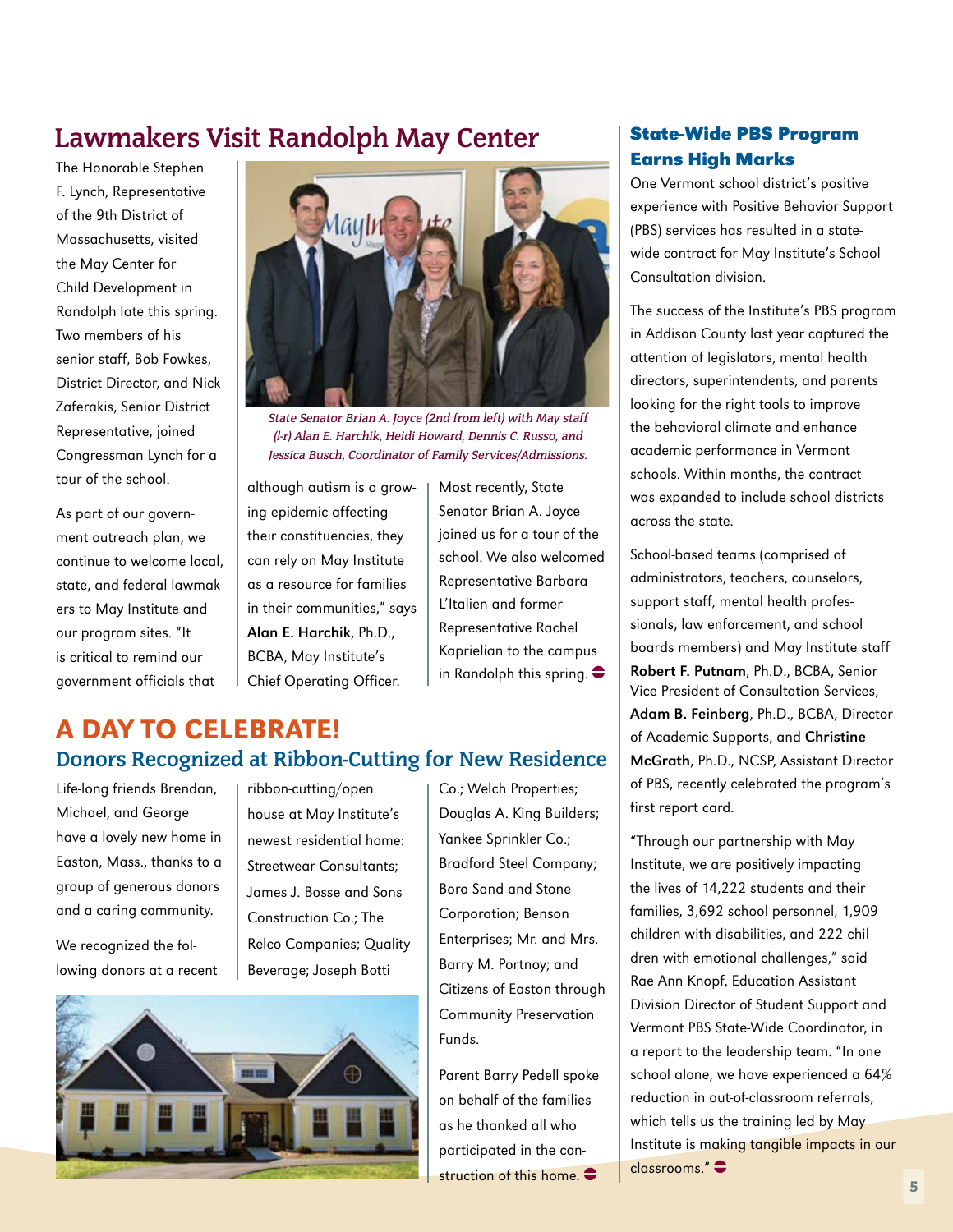# CONTINUED<br>MORTHEAST®MAY

# **Prom Night in the Tropics**

Palm trees weren't the only things swaying on a recent evening at the Elks Club in Randolph, Mass. Students from the May Center for Education and Neurorehabilitation in Brockton, Mass., our school for children and adolescents with brain injury, joined with their peers from the Ivy Street School to dance the night away at the schools' biennial prom.



May Center student Jeremy dances with his date.

Young men dressed in their Sunday best and beautiful young ladies proudly displaying elaborate coiffures disembarked from party buses with huge smiles and great expectations.

The evening's tropical theme made for quite a festive celebration. A tiki hut served as the beverage station, Hawaiian party favors adorned tables, and official prom night photos featured a tropical backdrop. Special song requests were played for the 70 prom-goers, who stepped and swayed to the tunes.

The May Center school provides educational, behavioral, medical, and rehabilitative services for children ages 5–22. May Center students take part in many typical adolescent experiences that positively impact their transition to adulthood.

Use of the Elks Club facility was donated for the evening. The Fairy Godmother Project graciously outfitted some of the attendees.  $\bullet$ 

## A Giant Thank You!



Some very artistically gifted first graders put smiles on the faces of employees in our Fall River programs with this beautiful 8' X 4' thank you card. Staff from our May Counseling @ Hyland Clinic and Children's Services programs helped students at Wixon Elementary School collect funds for their "Pennies for Leukemia" campaign. With such generous support, the first graders collected the most pennies in the school. We congratulate them on their efforts!  $\bullet$ 

## randolph campus expansion underway

An exciting campus expansion in Randolph, Mass., will help us better meet the needs of the students we serve at the May Center school and adults we serve in the community.

The expansion will include a reorganization of the existing campus, and the acquisition, lease, and renovation of two additional properties.

The first property, a new 19,500 square-foot facility, located behind the existing Randolph campus, will house the middle and high school students, making more classrooms available for younger students at the main facility. This space will also enable the expansion of our vocational training programs.

Older students will have easy access to allied health and family services, the library, playground, gymnasium, art and music programs, gross motor room, and cafeteria at the main Randolph building.

The second property will allow us to expand our adult day habilitation services. This 35,500-square-foot facility is located down the road from the main campus. It will be home to a new, state-of-the-art adult day habilitation program that will serve adults currently living in May Institute's group homes.

This expansion will further enhance the lives of the children and adults we serve.  $\bullet$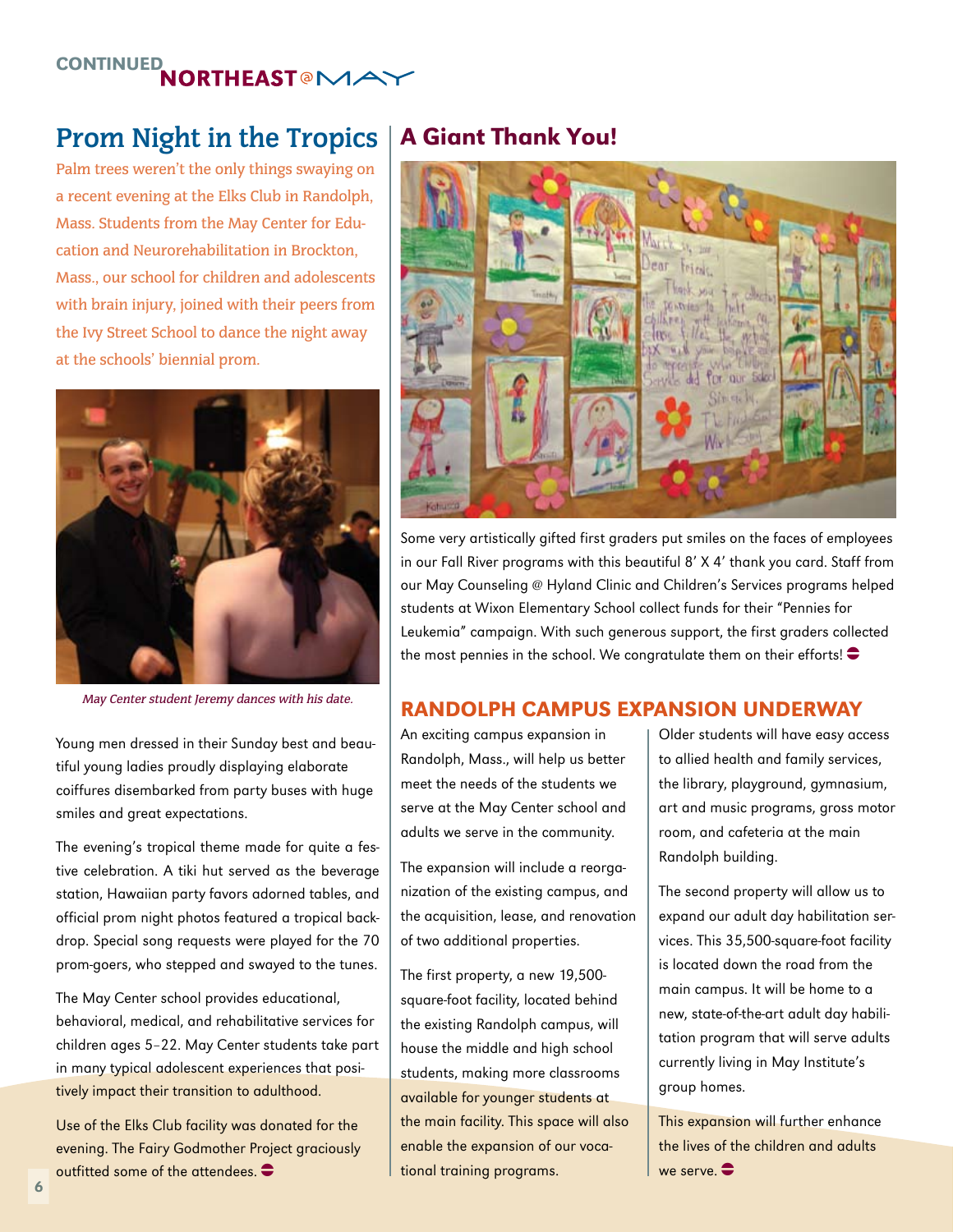# **MID-ATLANTIC @MAY**

## Joining Forces to Strengthen Autism Services in NJ

In partnership with May Institute, the Center for Neurological and Neurodevelopmental Health (CNNH) has received a two-year, \$1 million Clinical Enhancement Grant from the New Jersey Governor's Council for Medical Research and Treatment of Autism.

May Institute and CNNH are assisting New Jersey—the state with the highest incidence of autism in the U.S.—by providing consultation on the development of innovative clinical programs for the early identification of autism and the delivery of clinical services.

"This initiative will create an unprecedented statewide network of clinical programs dedicated to the assessment and treatment of children with autism," said pediatric neurologist Mark Mintz, M.D., President/CEO of CNNH, located in Voorhees, N.J. "It will be an important resource for understanding the extent and severity of the present autism scourge, provide empirical data concerning the response to therapeutic interventions, and create

unique and novel clinical delivery systems to meet the need for autism services."

"May Institute's Board Certified Behavior Analysts and supervising psychologist will help build capacity to assess and identify children with autism," explained Lee N. Chamberlain, M.S., May Institute Vice President of Consultation Services.

constructing multidisciplinary assessment and management programs.

Services for this grant are funded in part by the New Jersey Governor's Council for Medical Research and Treatment of Autism, Special Child Health and Early Intervention Services, and the New Jersey Department of Health and Senior Services.

In addition to the ser-



"We will establish centers of excellence to enhance access to and quality of autism services. We will also provide core training and other educational services."

Other program goals include creating technological initiatives using the Internet for remote behavioral and clinical assessment and consultation; implementing adolescent-to-adult transitioning strategies; and

vices we are providing through this initiative, May Institute also offers intensive in-home and family support services and school consultation throughout the Mid-Atlantic region.

For more information about May Institute programs and services in New Jersey, please contact Donna Manzi at 781.437.1211 or dmanzi@ mayinstitute.org.  $\bullet$ 



# nts

May Institute and the National Autism Center have recently received significant grants and sponsorships. We deeply appreciate the generosity of the corporations, foundations, and agencies that support our vital services. Major supporters and sponsors include:

#### 1.

Cadence Design Systems, Inc., and its nearly 200 corporate sponsors raised approximately \$1,045,000 through the 2008 Stars & Strikes® fundraising event for May Institute's Pediatric Specialty Center in California's Silicon Valley.

#### 2.

The Ludcke Foundation of Boston awarded a \$50,000 grant to the National Autism Center to support multiple initiatives of the Center.

#### 3.

The Paul F. Shoen Foundation provided a \$12,500 grant for The Bay School's vocational program in Santa Cruz, Calif.

#### 4.

The Rodman Ride for Kids matched 15% of the funds raised by May Institute's board, staff, corporate donors, and friends for the 2007 Rodman Ride for Kids, which resulted in an additional \$14,876 for our programs.

#### 5.

The Massachusetts Governor's Committee on Physical Fitness and Sports once again provided a \$7,500 grant to support sports programming and equipment for the May Center for Child Development in Woburn, Mass.

#### 6.

The TJX Foundation approved a \$5,000 grant for HIRE Enterprises in Walpole, Mass., to provide support for their sheltered workshop and community supported employment program.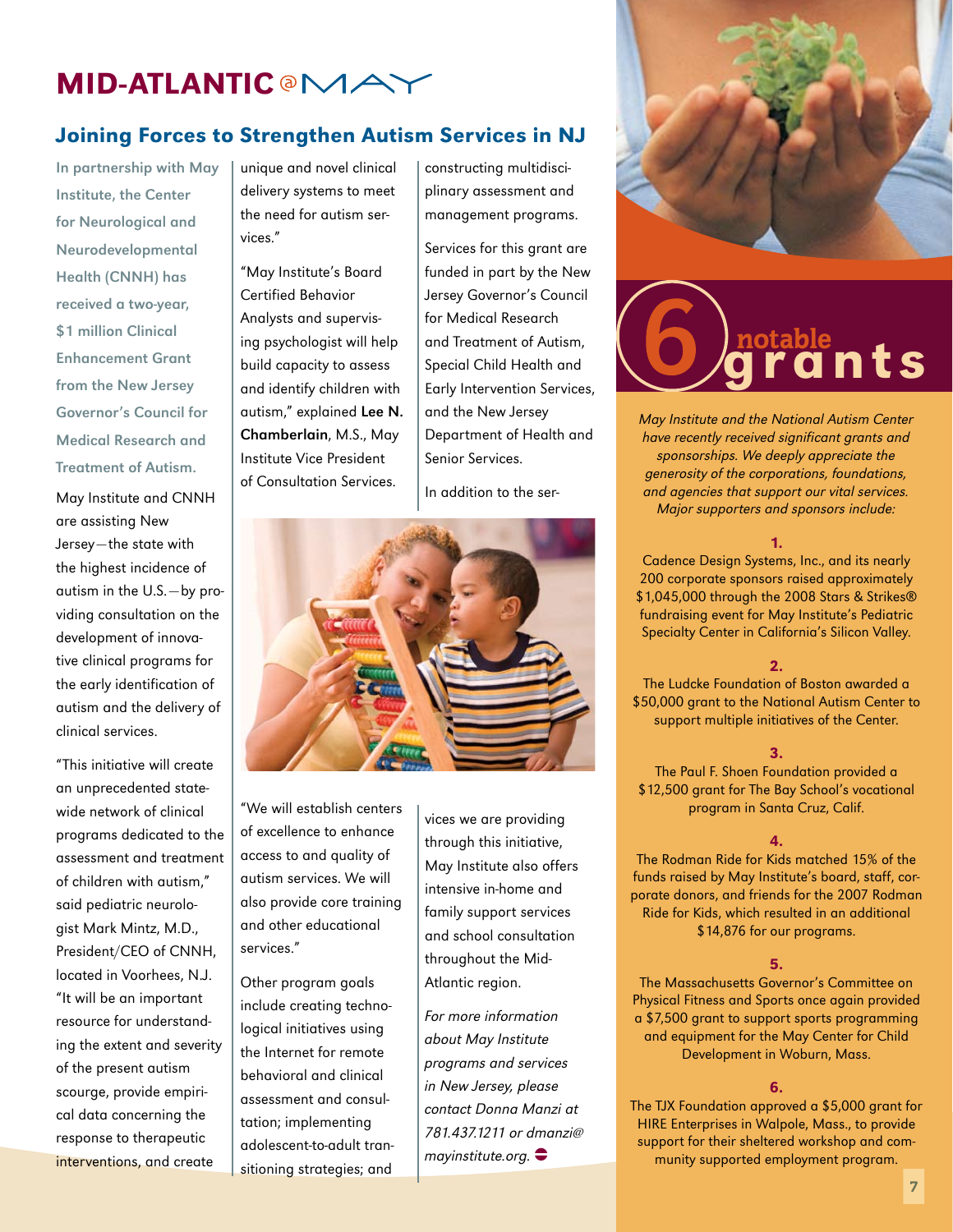# **SOUTHEAST<sup>@</sup>MA**

## Exceptional Parent Magazine to Feature New Article by Institute Staff

The September issue of Exceptional Parent magazine will include an article co-authored by Chief Operating Officer Alan E. Harchik, Ph.D., BCBA, and May Institute Senior Writer Patricia Ladew entitled, "Choosing Effective Treatments for Children with Autism." The article features an interview with a military family whose son Cameron was diagnosed with autism at age 3½.

Army Master Sergeant Larry Carter and his wife Christal, who live in the Atlanta, Ga., area, tried a number of different autism therapies and treatments over the past several years, and have become strong proponents for applied behavior analysis (ABA). Cameron is now working with May Institute Senior Behavior Analyst Jocelyn Priester, M.S., BCBA.

ABA has far more research support than any other treatment or therapy for children with autism. ABA therapists use



The Carter family (l-r: Caitlyn, Larry, Christal, and Cameron) takes the opportunity to celebrate milestones together.

positive reinforcement, teaching in small steps, prompting, and repeated practice to facilitate language development, improve behavior, develop social skills, and support independent living.

The Carters have seen a huge increase in Cameron's language and spontaneous speech as the result of ABA. "He's identifying letters and colors and animals," says Christal. "This is huge. For someone who is not living with autism, it may not seem huge, but for us it is amazing what he has been able to accomplish."

Christal has become such a strong advocate of ABA that she established a community play group and pursued funding to bring together children with autism and their typical peers. She hopes to establish scholarships to assist parents seeking ABA services.

Keep an eye out for the article in the military section of September's Exceptional Parent magazine!

For more information about other May Institute articles published in Exceptional Parent magazine, please contact Julia Burgess at 781.437.1348 or jburgess@ mayinstitute.org.  $\bullet$ 

## Making Strides for Autism

On a windy and rainy spring morning, 15 staff members from May Institute's Southeast Region in Atlanta braved the weather to participate in the annual Georgia Walk for Autism. The walk was held in downtown Atlanta and included more than 20,000 participants. Over the years, the walk has raised over \$1 million dollars for autism-related initiatives. Our staff members also welcomed children to the May Institute booth where they sponsored games and activities.

Southeast Region services include school and home-based consultation and community residential living for children and adults with autism.  $\bullet$ 



Pictured (l-r) are: Family member (not identified); Courtney Keegan, M.S., BCBA, Senior Behavior Analyst; Ryan Schweck, Behavior Analyst; Heather Castle, Behavior Therapist; Jocelyn Priester, M.S., BCBA, Senior Behavior Analyst; Angela Hornsby, Director of Operations; Dee Dewaker, Behavior Therapist; April Worsdell, Ph.D., BCBA, Director of Clinical Services; Maliha Haider, Behavior Therapist; family member (not identified); Larrisha Spruill; Byeesha Powell, Behavior Therapist; Meghan Holligan, BCABA, Behavior Analyst; Brad Bezilla, M.Ed., BCBA, Vice President, School and Home-Based Behavioral Services; Sandi Rivers, M.Ed., Assistant Clinical Director; and family member (not identified).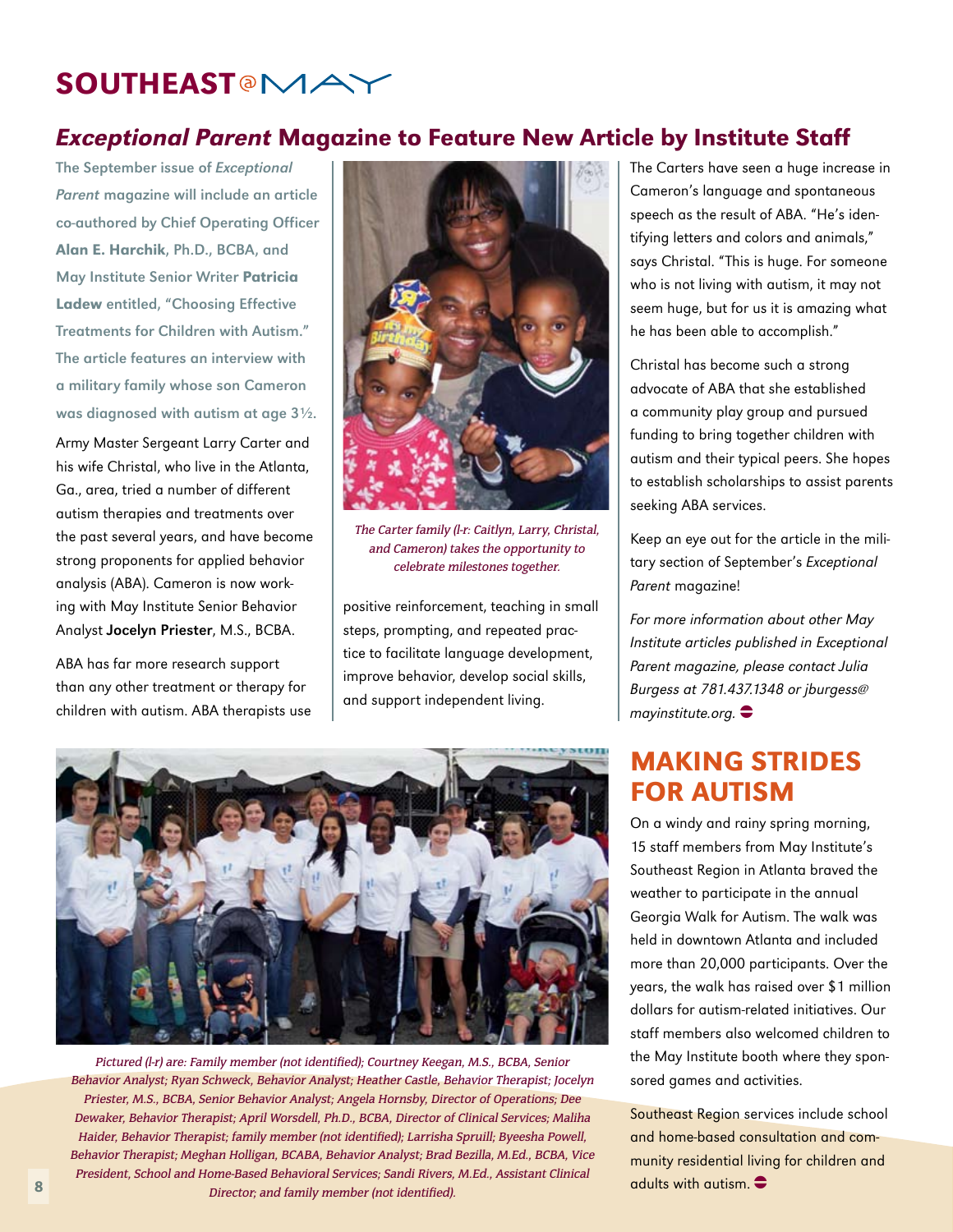# WEST COAST<sup>®</sup>MA

## TBS Open House Draws Over 200 Attendees

During its spring open house, The Bay School (TBS) celebrated the recent expansion of its campus and the opening of its new middle and high school transition programs and vocational/life skills training center. The event was organized and executed with considerable support from the parent group, "Friends of The Bay School."

Throughout the evening, staff and students' family members welcomed more than 250 visitors from the community including educators, advocates, healthcare professionals, friends, and relatives. Activities included tours of the new state-of-the-art, 6,600-square-foot building and multiple slide shows that gave attendees a good overview of student life at the school.

"As a parent of twins with autism, I am proud that The Bay School is meeting the challenge of preparing students for the transition from adoles-



The Bay School instructors (l-r) Kathryn Johnson and Jilian Sidlo, along with former staff member Marina Kercher, were on hand to welcome guests to the new facility.

cence to adulthood," said Janet Lishman, co-founder of TBS and open house coordinator. "The new setting and program will support one of the most important times in our children's lives."

In addition to serving as the event's host, TBS Executive Director Ethan Long, Ph.D., BCBA, gave a presentation about the school's philosophy and use of evidence-based practices for adolescents with autism.  $\bullet$ 

## Autism Speaks Awards Treatment Grant



Ethan Long, Ph.D., BCBA, Executive Director of The Bay School and Vice President of May Institute's West Coast Region, and

John Rapp, Ph.D., of St. Cloud State University, have been named co-principal investigators of a study that will focus on stereotyped behavior. The twoyear study, funded by a generous grant from Autism Speaks, is entitled, "Altering

motivational variables to treat stereotyped behavior."

The project will study stereotypies, such as hand-flapping or body-rocking, that consume much of the time and attention of a person with autism and compete with his or her ability to learn. It will identify times throughout the day when motivation to engage in these behaviors is low, and determine if additional "lowmotivation periods" can be encouraged throughout the day to enhance learning opportunities.  $\bullet$ 

## **Continued from page 1**

## Pediatric Center…

San Jose Mayor Chuck Reed and San Jose/Silicon Valley Congresswoman Zoe Lofgren of the 16th Congressional District were also on hand for the celebration.

The donation will enable the Institute to establish a pediatric specialty center to serve children with autism and their families in the greater Silicon Valley. The Center will provide expert outpatient



John Murphy (l) and Dennis Russo (r) with San Francisco 49ers player D.J. Parker.

evaluation, diagnosis, and treatment, and will bring much-needed care to the region's diverse and underserved citizens. It is expected to open by the end of the year in space generously donated by Good Samaritan Hospital in San Jose.  $\bullet$ 

## Autism Exhibition…

by May Institute and the National Autism Center, in collaboration with photographer Andrew Child, the exhibit was first displayed at the Massachusetts State House, the Prudential Center, and at Children's Hospital in Boston last year. More recently, it has traveled to California where it was displayed at the Stars & Strikes® bowling fundraiser (see adjacent article), at Cadence Design Systems, Inc., and at Good Samaritan Hospital in San Jose. It will move on to Texas in September.  $\bullet$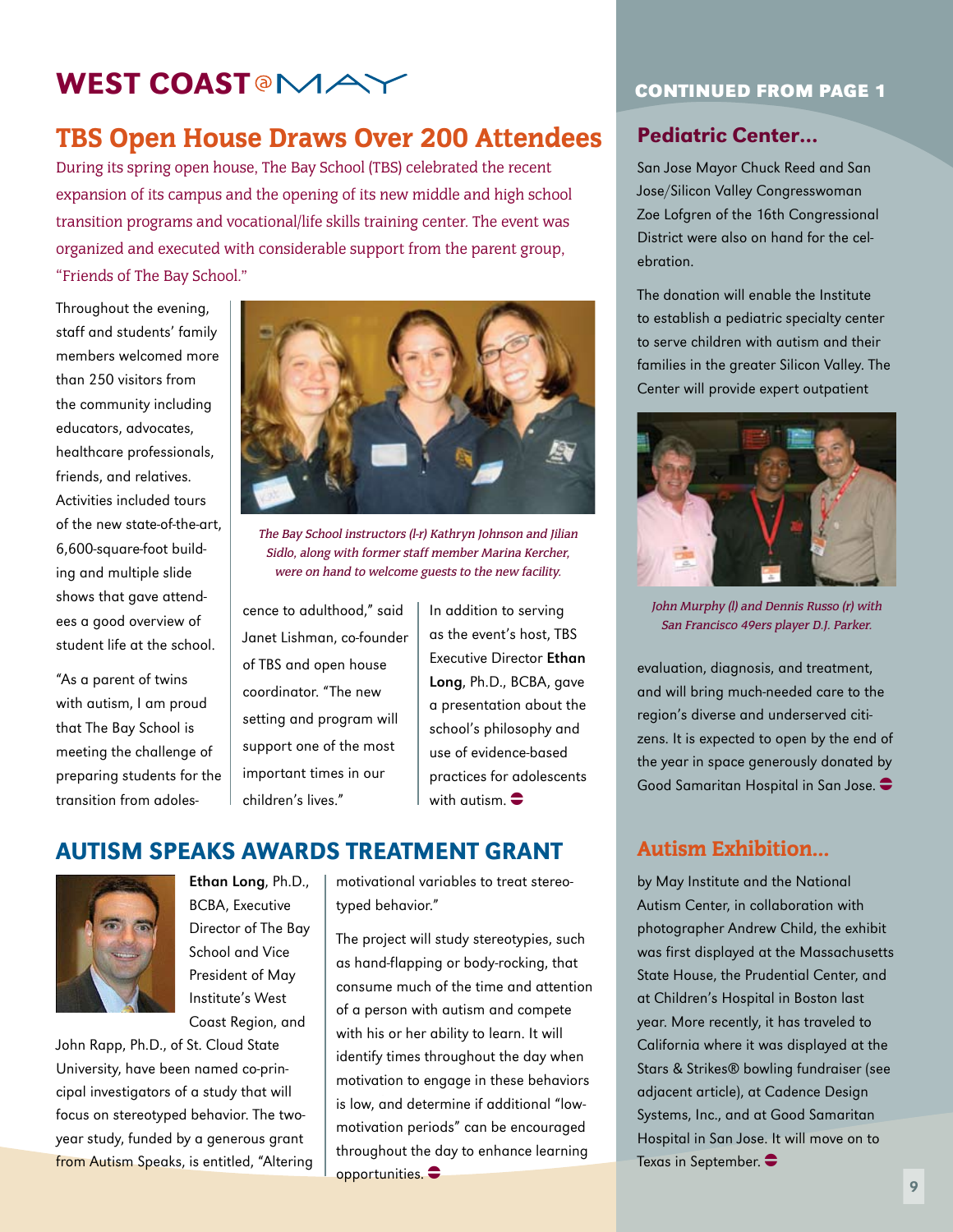# nam<u>es</u> & faces

### West Coast Pediatric center clinical director named



We welcome Eleanor Castillo Sumi, Ph.D., as Clinical Director of the Pediatric Specialty Center, to be located in California's Silicon Valley.

Dr. Castillo Sumi comes to us from California Community Opportunities, where she served as Executive Director. In her new role, she will have oversight of the new center, which will serve children from birth to 18 years with autism, developmental and learning disabilities, and other behavioral healthcare needs. She will also provide training and consultation to mental health agencies, medical professionals, and educational systems.

Dr. Castillo Sumi received her master's and doctoral degrees in clinical psychology from the Pacific Graduate School of Psychology.  $\bullet$ 

#### Southeast Welcomes New Staff



Anne Stull, M.A., BCBA, has recently joined the Southeast Regional Autism Center as a Senior Behavior Analyst. She received both her

bachelor's and master's degrees in psychology from the University of North Carolina, Wilmington. Her graduate work included a clinical concentration in applied behavior analysis (ABA). Anne became a Board Certified Behavior Analyst (BCBA) in March.



Amy Bontrager, the Southeast Regional Autism Center's new Community Outreach Specialist, came to Columbus from Army

Community Services at Fort Benning where she provided information and counseling services to families of deployed military personnel. In her new capacity, she will work with military families stationed at Fort Benning and civilian families in the Columbus area.  $\bullet$ 

# **INSIDE @MA`**

## Work/Life Balance: Supporting May Institute Staff

May Institute is strongly committed to supporting our staff through a variety of programs, benefits, and opportunities for growth. We are always looking for ways to make the work environment and professional experience of our staff as positive, meaningful, and fulfilling as possible.

In order to solicit feedback and assess satisfaction, the Human Resources Department conducted a comprehensive online employee satisfaction survey earlier this year. Many employees from across the organization provided thoughtful, useful feedback, and results of the survey are being shared with staff. Action plans are also currently underway within each division



Staff member Penny Sperry participates in the Wellness Fair at the May Center for Adult Services in Revere, Mass.

to respond to suggestions that were made.

Encouraging feedback and ideas from staff is not new to May Institute. President and CEO Walter P. Christian, Ph.D., ABPP, holds regular staff input committee meetings with representatives from across the organization. Recommendations in the past year included activities to promote health and wellness. In response, a wellness initiative has been launched, beginning with wellness fairs across multiple sites in Massachusetts, including Brockton, Randolph, Revere, Walpole, and West Springfield, and in Manchester, Conn., and Jacksonville, Fla.

Representatives from Blue Cross Blue Shield are attending the fairs to provide information about various health issues. Additional fairs are being planned for many program sites in the coming months.  $\bullet$ 

## May Institute Receives Communications Awards

May Institute's Faces and Voices of Autism photo exhibition recently received a first place "gold" award from the New England Society of Healthcare Communications (NESHCo) and a coveted "Bell Ringer" award from the Publicity Club of New England.

The Institute's Communications/Public Relations team was the only bell award winner in the Publicity Club's campaign division that was not represented by an outside public relations/advertising firm.

The team also received awards for other initiatives including: the launch the Southeast Regional Autism Center; a letter to the editor of The New York Times regarding the increase in autism; an autism story on National Public Radio; and a comprehensive brochure for the Southeast Regional Autism Center.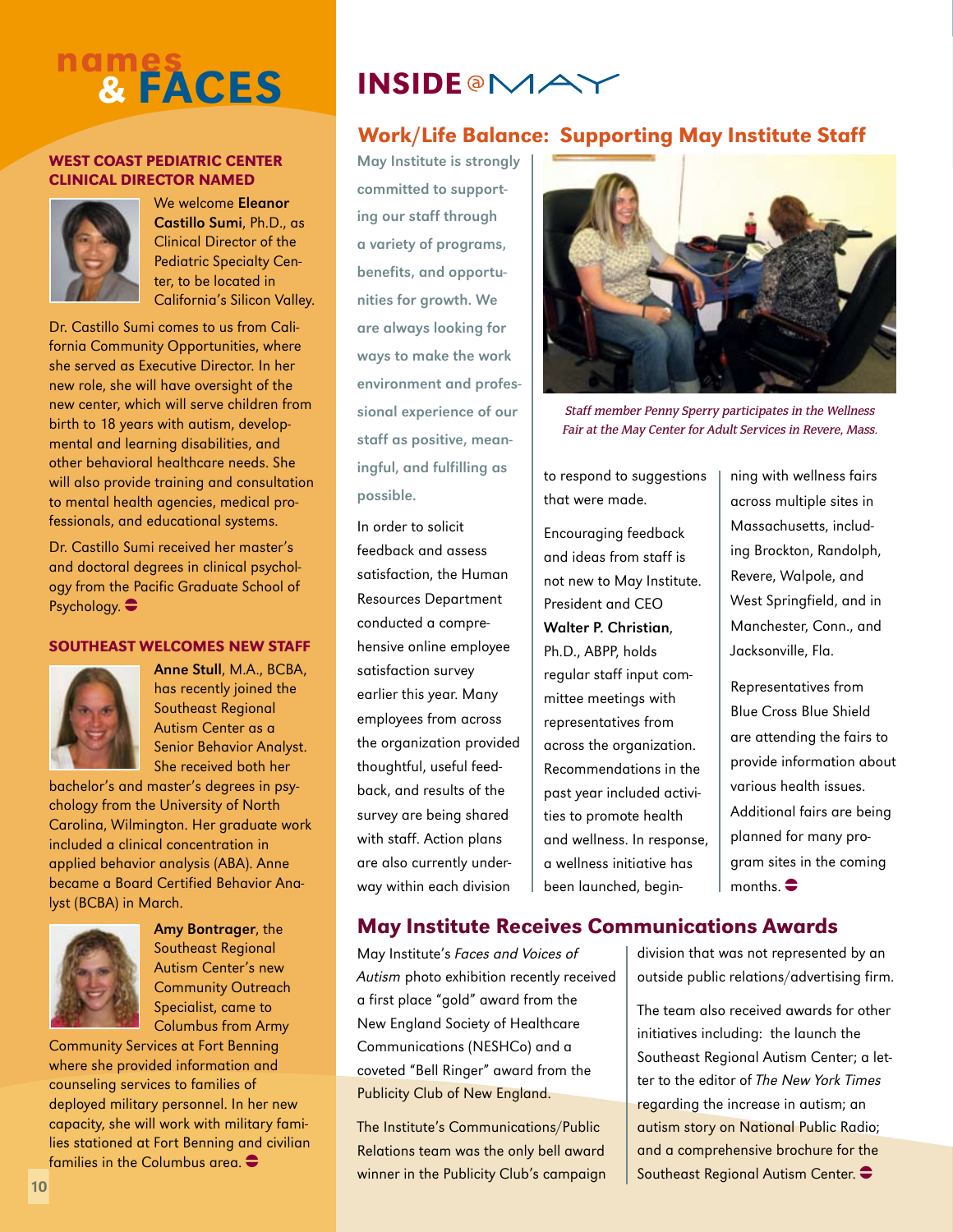# **NECO** National Autism Center

# **NAC to Offer Autism Screenings in Boston**

The National Autism Center (NAC) and Whittier Street Health Center, a community health center in Roxbury, Mass., are working together to offer free autism screenings to families served at the Health Center.

"We know the incidence rate for undiagnosed autism is higher in underserved urban settings," explains Laura F. Fisher, Psy.D., Director of NAC's Autism Spectrum Disorders Assessment Clinic. "Because early diagnosis and crucial early intervention services are the best hope for positive outcomes for children with autism, time is of the essence. By bringing autism screenings directly into these neighborhoods, we are making access to services—and the timely delivery of those services—possible for many families who otherwise would have very limited options for care."

Services at Whittier Street Health Center reach more than 12,000 individuals in Roxbury and surrounding communities.

The Center serves a very diverse population; 60% of its client base is Latino or African American. Whittier also serves a growing immigrant community, of which 13 percent are Somali, West Africans, and Sudanese.

"The partnership between Whittier Street Health Center and the NAC offers a unique opportunity to bring autism screening and expertise to a population that has not had this level of access in the past," says Shikha Anand, M.D., M.P.H., of Whittier Street Health Center. "With the provision of this service, we have the opportunity to explore together the role of traditional screening methods in a population with limited health literacy and English proficiency."

Dr. Fisher we will be conducting screenings once a month beginning in August.

For more information, please contact Jennifer Papagno at 781.437.1375 or  $ipapaqno@national autism center.org.$ 

## **National Autism Center Extends Thanks**

The National Autism Center is grateful to the many individuals in the national and international autism communities who have donated their time and expertise to the National Standards Project.

May Institute professionals have made significant contributions that will culminate in a report that identifies the strength of research evidence for educational and behavioral treatments. Four individuals from this group of volunteers deserve special recognition: Jennifer D. Bass, Psy.D., Director of Curriculum Development, and Clinical Directors Katherine T. Gilligan, M.S., BCBA, and Hanna Rue, Ph.D., of the Randolph May Center school; and Dipti Mudgal, Ph.D., Staff Psychologist at the May Center school in Brockton, Mass.

These professionals reviewed many articles, assisted in the original evaluation process, and provided feedback. Thanks to the work of the group, parents, educators, and service providers will be able to easily access the National Standards Report.  $\bullet$ 

## **Continued from page 3**

## **Global Reach…**

training to the Warsaw Center. "This is a very important issue for us," says Dr. Suchowierska. "We want to learn how to more effectively train and work with parents so they can take better care of their children with autism."

Dr. Suchowierska is the only Board Certified Behavior Analyst in Poland, but she hopes that will change soon. "We have worked hard to create a board

certification program in conjunction with the Warsaw School of Social Psychology, and our first class is ready to sit for their Behavior Analyst certification exams."

"More and more, we're finding Eastern Bloc countries coming to us and asking us to help them develop human services programs," says Dr. Russo. "We are pleased to be able to provide them with significant support and technical assistance."

### **Icelandic Educators Visit**

Eight schools and 4,000 students in Lawrence, Mass., are benefiting from May Institute's Positive Behavior Support (PBS) services. Their success has attracted the attention of the Iceland Department of Education. Recently, a group of educators from Iceland visited May Institute's Randolph campus and the Guilmette Elementary School in Lawrence to learn more about our PBS model.  $\bullet$